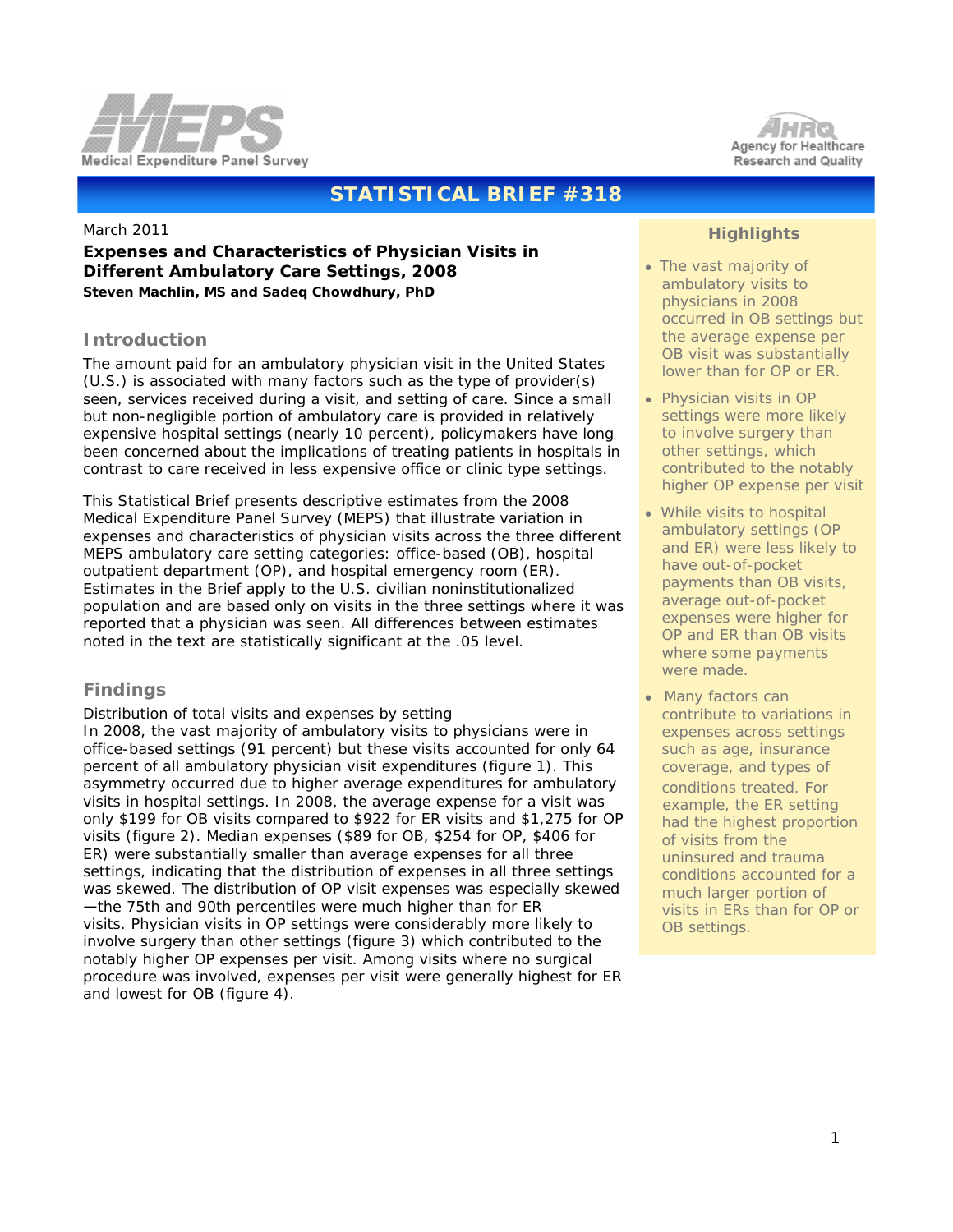## *Out-of-pocket expenses by setting*

Hospital ambulatory settings (OP and ER) were more likely to have no out-of-pocket payments for a physician visit than those occurring in OB settings (58 percent versus 44 percent—see table 1). However, average out-of-pocket expenses were higher in hospital than OB settings among visits where some payments were made (\$102–\$121 versus \$29). The top 10 percent out-of-pocket payments (i.e., 90th percentiles) were \$50 or more for OB visits versus \$228 and \$242 or more for ER and OP visits, respectively.

## *Variation in selected patient characteristics by setting*

In addition to variation in types of services provided and general costs associated with delivering care in different settings, a variety of other factors contribute to variations in expenses across settings such as patient's age, insurance coverage status, and types of conditions treated. For example, among the three settings, ER had the highest proportion of visits from children and the lowest proportion from the population age 65 and over, which is almost entirely covered by Medicare (figure 5). In addition, among persons under age 65, the ER setting had the highest proportion of visits from uninsured persons while the OB setting had the highest proportion of privately insured persons (figure 6).

### *Reported medical conditions by setting*

ER visits were the most likely (94 percent) and OB visits were the least likely (76 percent) to have a medical condition reported as associated with the patient's visit (figure 7). Moreover, among visits with a reported condition, the five most common conditions varied across the three settings (table 2). Trauma was by far the most common first-listed condition among ER visits (27 percent) while mental disorders (15 percent) and cancer (13 percent) together accounted for a similar proportion of OP visits. There was less concentration among types of conditions reported for OB visits, with the five most common conditions (hypertension, mental disorders, trauma, COPD/asthma, and cancer) each accounting for 6.1– 8.5 percent of visits and together comprising just over one-third of all OB visits. Over half of the 24 percent of OB visits with no specific condition were reported as being for a general check-up (figure 7).

## **Data Source**

The estimates in this Statistical Brief are produced from the MEPS Office-Based Medical Provider Visits File (HC-118G), Outpatient Visits File (HC-118F), and Emergency Room Visits File (HC-118E) for 2008. Demographic information was linked from the MEPS 2008 Full Year Consolidated Data File (HC-121).

## **Definitions**

### *Age*

Most sample persons were classified according to their age on December 31 of the year they participated in the survey. However, age for a small proportion of persons was based on the date earlier in the year when they were last considered to be in-scope for the survey (e.g., before death, entering the military, or moving to an institution).

### *Insurance coverage*

Persons under age 65 were classified into three insurance categories as follows:

- Private: Person had any private insurance coverage (including TRICARE) any time during year
- Public only: Person had only public insurance coverage for all or part of year
- Uninsured: Person was uninsured all of year

### *Expenditures*

Total expenditures are defined as the sum of payments for visits from all sources including individuals/ families (i.e., out-of-pocket), private insurance policies, Medicare, Medicaid, Workers' Compensation, and miscellaneous other sources.

### *Medical conditions*

In MEPS, conditions are recorded verbatim by interviewers in connection with any household reported health care event (i.e., including the OB, OP, and ER visits discussed in this Brief). While there is usually one medical condition reported for a visit, in some instances no condition or multiple conditions are reported. Condition categories shown in this Brief are based on the AHRQ Clinical Classification Code (CCC) system: [\(http://www.hcup-us.ahrq.gov/toolssoftware/ccs/ccs.jsp\)](http://www.hcup-us.ahrq.gov/toolssoftware/ccs/ccs.jsp), with first-listed conditions in MEPS data files used to classify visits.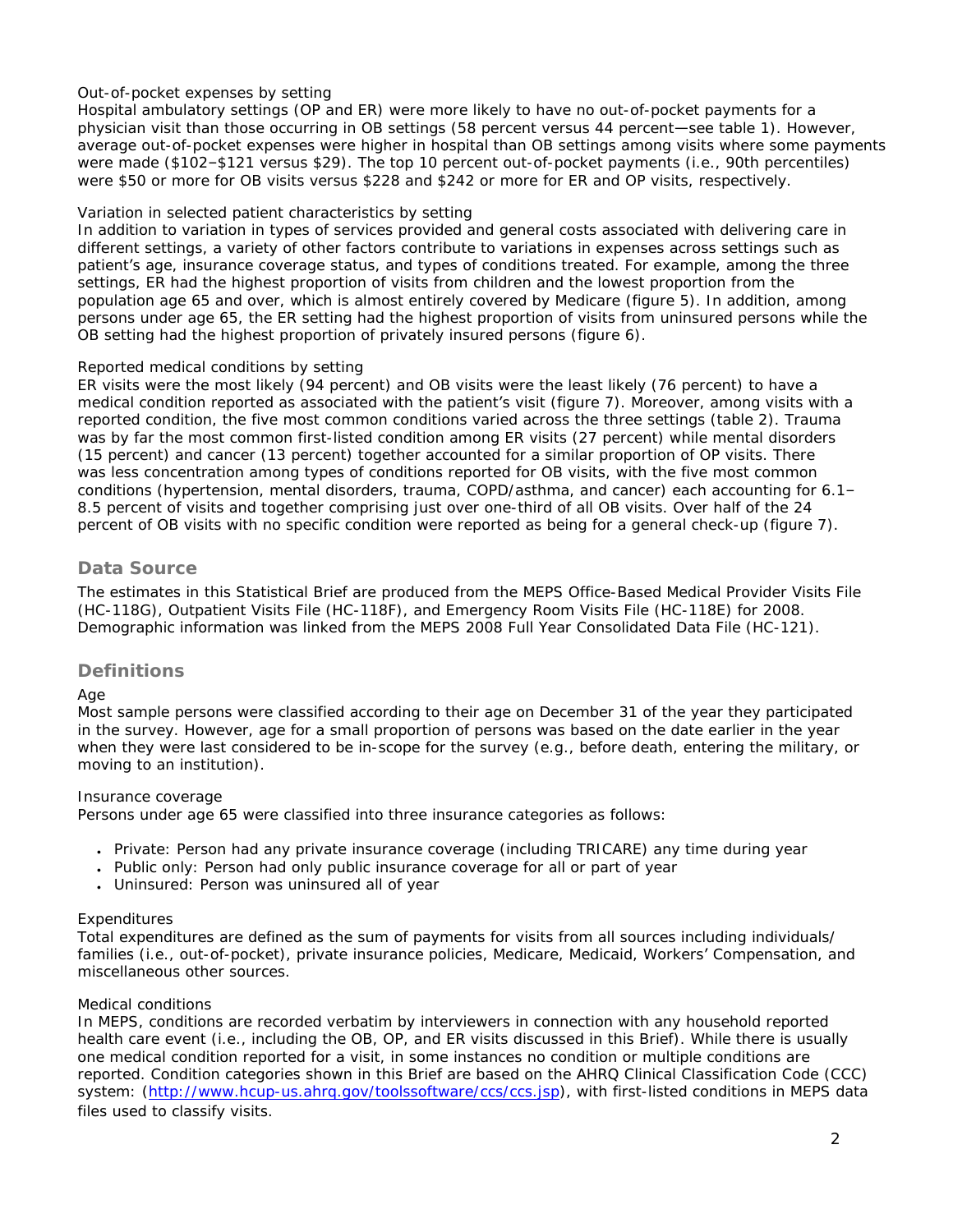## **About MEPS-HC and MEPS-MPC**

The MEPS Household Component (HC) is a nationally representative longitudinal survey that collects detailed information on health care utilization and expenditures, health insurance, and health status, as well as a wide variety of social, demographic, and economic characteristics for the U.S. civilian noninstitutionalized population. It is cosponsored by the Agency for Healthcare Research and Quality and the National Center for Health Statistics.

The MEPS Medical Provider Component (MPC) collects information on dates of visit, diagnoses and procedures, and charges and payments from a sample of medical providers who provided care to persons in the survey. The MPC data collected are generally used as the primary source of MEPS expenditure data and are also used to impute expenditure information not reported by household respondents.

For more information about MEPS, call the MEPS information coordinator at AHRQ (301) 427-1406 or visit the MEPS Web site at [http://www.meps.ahrq.gov.](http://www.meps.ahrq.gov/)

### **References**

Cohen, J., Cohen S., and Banthin, J. The Medical Expenditure Panel Survey: A National Information Resource to Support Healthcare Cost Research and Inform Policy and Practice. *Medical Care*. July 2009, 47(7), Supplement, pp. S44–S50.

Cohen, J. *Design and Methods of the Medical Expenditure Panel Survey Household Component*. MEPS Methodology Report No. 1. AHCPR Pub. No. 97-0026. Rockville, MD: Agency for Healthcare Policy and Research, 1997. [http://www.meps.ahrq.gov/mepsweb/data\\_files/publications/mr1/mr1.pdf](http://www.meps.ahrq.gov/mepsweb/data_files/publications/mr1/mr1.pdf) 

Ezzati-Rice, T.M., Rohde, F., Greenblatt, J. Sample Design of the Medical Expenditure Panel Survey Household Component, 1998–2007. Methodology Report No. 22. March 2008. Agency for Healthcare Research and Quality, Rockville, MD. [http://www.meps.ahrq.gov/mepsweb/data\\_files/publications/mr22/](http://www.meps.ahrq.gov/mepsweb/data_files/publications/mr22/mr22.pdf) [mr22.pdf](http://www.meps.ahrq.gov/mepsweb/data_files/publications/mr22/mr22.pdf)

## **Suggested Citation**

Machlin, S., and Chowdhury, S. *Expenses and Characteristics of Physician Visits in Different Ambulatory Care Settings, 2008*. Statistical Brief #318. March 2011. Agency for Healthcare Research and Quality, Rockville, MD. [http://www.meps.ahrq.gov/mepsweb/data\\_files/publications/st318/stat318.pdf](http://www.meps.ahrq.gov/mepsweb/data_files/publications/st318/stat318.pdf)

AHRQ welcomes questions and comments from readers of this publication who are interested in obtaining more information about access, cost, use, financing, and quality of health care in the United States. We also invite you to tell us how you are using this Statistical Brief and other MEPS data and tools and to share suggestions on how MEPS products might be enhanced to further meet your needs. Please e-mail us at [mepspd@ahrq.gov](mailto:mepspd@ahrq.gov) or send a letter to the address below:

\* \* \*

Steven B. Cohen, PhD, Director Center for Financing, Access, and Cost Trends Agency for Healthcare Research and Quality 540 Gaither Road Rockville, MD 20850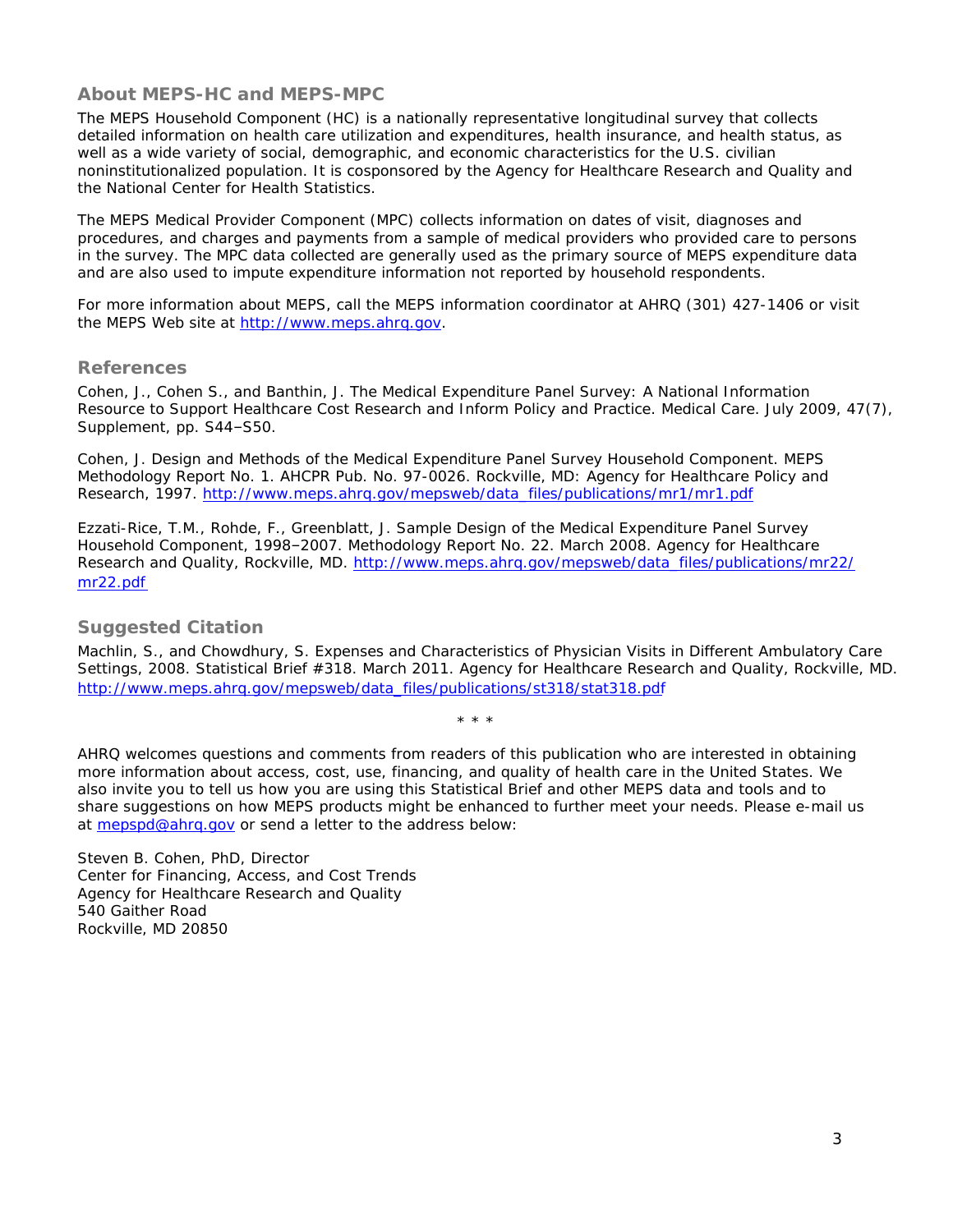

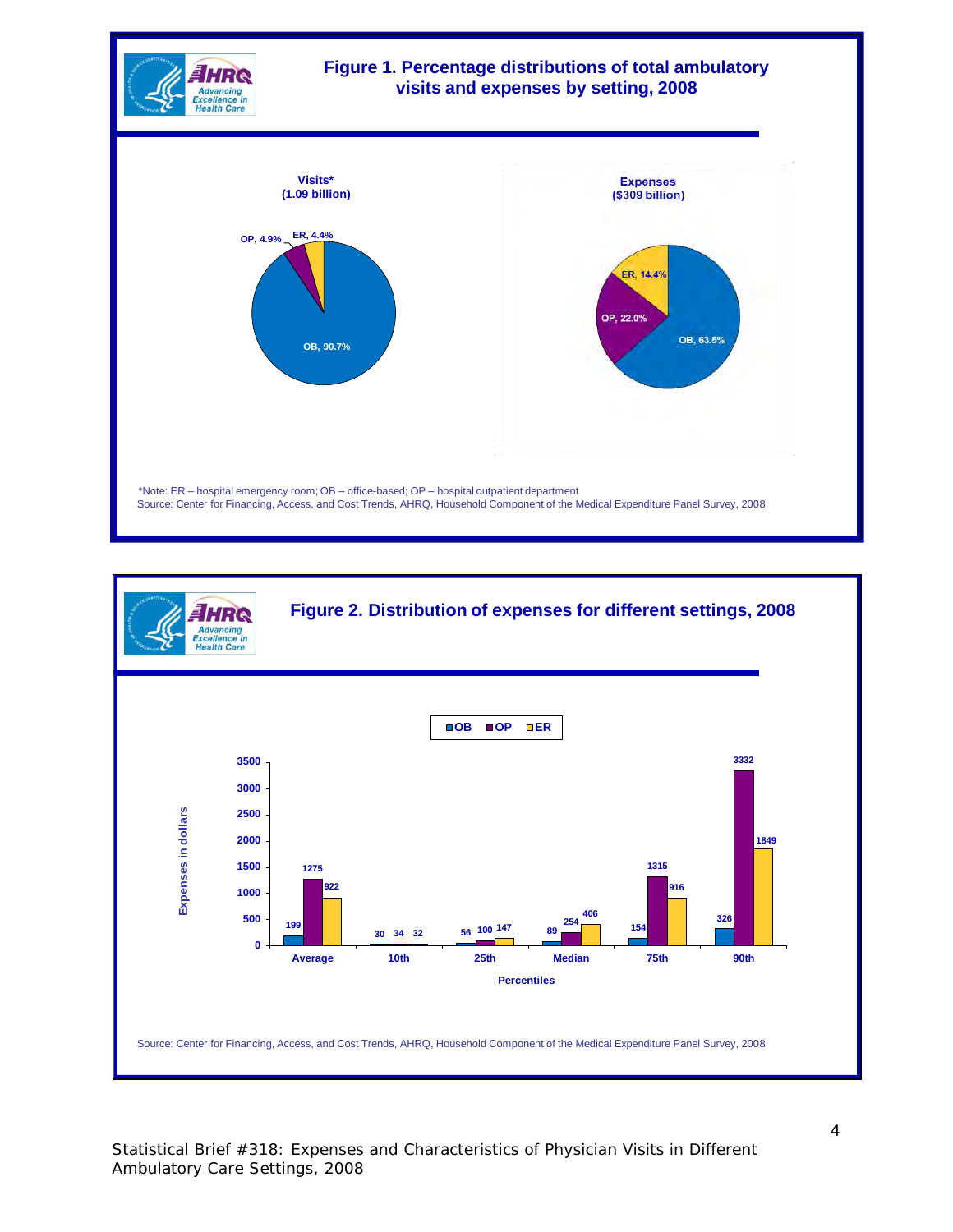



Statistical Brief #318: Expenses and Characteristics of Physician Visits in Different Ambulatory Care Settings, 2008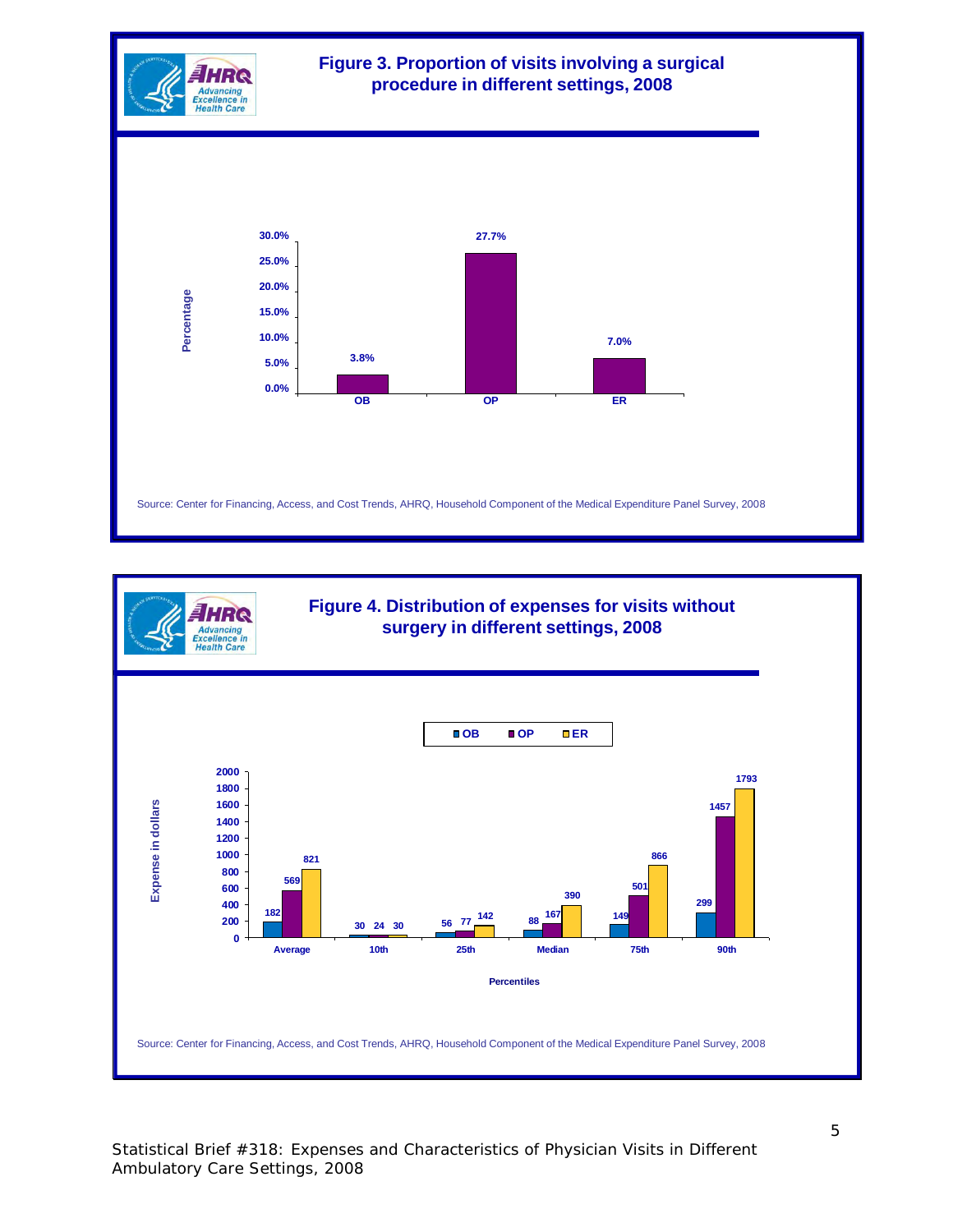



**Figure 6. Percentage distribution of visits by insurance type for persons under 65 years in different settings, 2008**